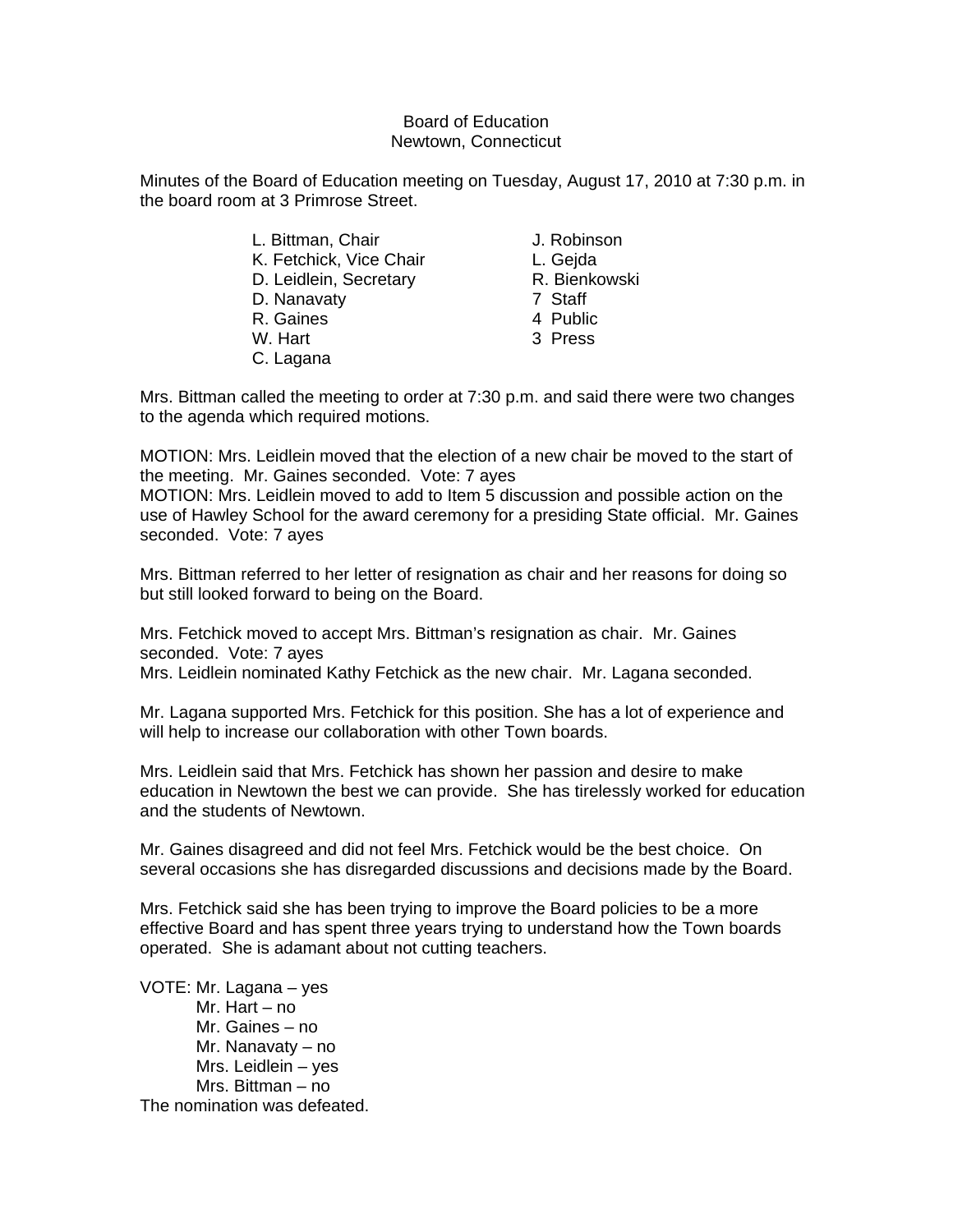Board of Education **-2-** August 17, 2010

Mr. Gaines said he thought of nominating Mr. Nanavaty but as President of Education Connection he is already obligated to that position and would not have the time to devote to the chair position. He has had much experience on the Board and has a spirit of volunteerism and passion for helping our community.

Mr. Gaines nominated Bill Hart as chair. Mr. Nanavaty seconded. Mr. Nanavaty said that in Mr. Hart's short time on the Board he has impressed him with his ability especially on subcommittees. He has been instrumental on the facilities committee and has experience in organizing budgets. We need someone who will stay more than one term.

Mrs. Leidlein said she has enjoyed working with Mr. Hart but she is looking for a chair with a history with the Board of Education and is working with other boards in the community. That's the key piece that is missing.

Mr. Hart said it was unfortunate that Mrs. Bittman could not continue as chair and he hoped to continue what she started. He has the time to focus on this job. He encourages the debate of different opinions and wants to continue our relationship between the Board of Education members, school staff and other Town boards.

Mrs. Bittman said Mr. Hart helped a great deal to develop a budget system and is chair of the facilities committee. His business background will let him make a difference as chair.

Vote: Mr. Lagana – no Mr. Hart – yes Mr. Gaines – yes Mr. Nanavaty – yes Mrs. Leidlein – no Mrs. Fetchick – no Mrs. Bittman – yes

Mr. Hart was elected chair.

Mrs. Bittman thanked everyone who voted for her. Her greatest hope is that this Board will focus on education and is concerned that if we don't keep that in our forefront we will forget why we are here.

## Item 1 – Consent Agenda

MOTION: Mr. Nanavaty moved to approve the consent agenda which included the minutes of July 13, 2010, the appointment of Jennifer Sinal as the new assistant principal of Sandy Hook School, and the roster of Newtown High School fall coaches. Mrs. Bittman seconded. Vote: 7 ayes

Item 2 - Public Participation - none

# Item 3 – Reports

H. C. Planning Consultants Report:

Dr. Chung spoke about his report with some discussion with the Board. There was a concern about the number of Newtown students attending non-public schools and a member requested a list of those schools with the number of students attending. There was no correspondence or chair report.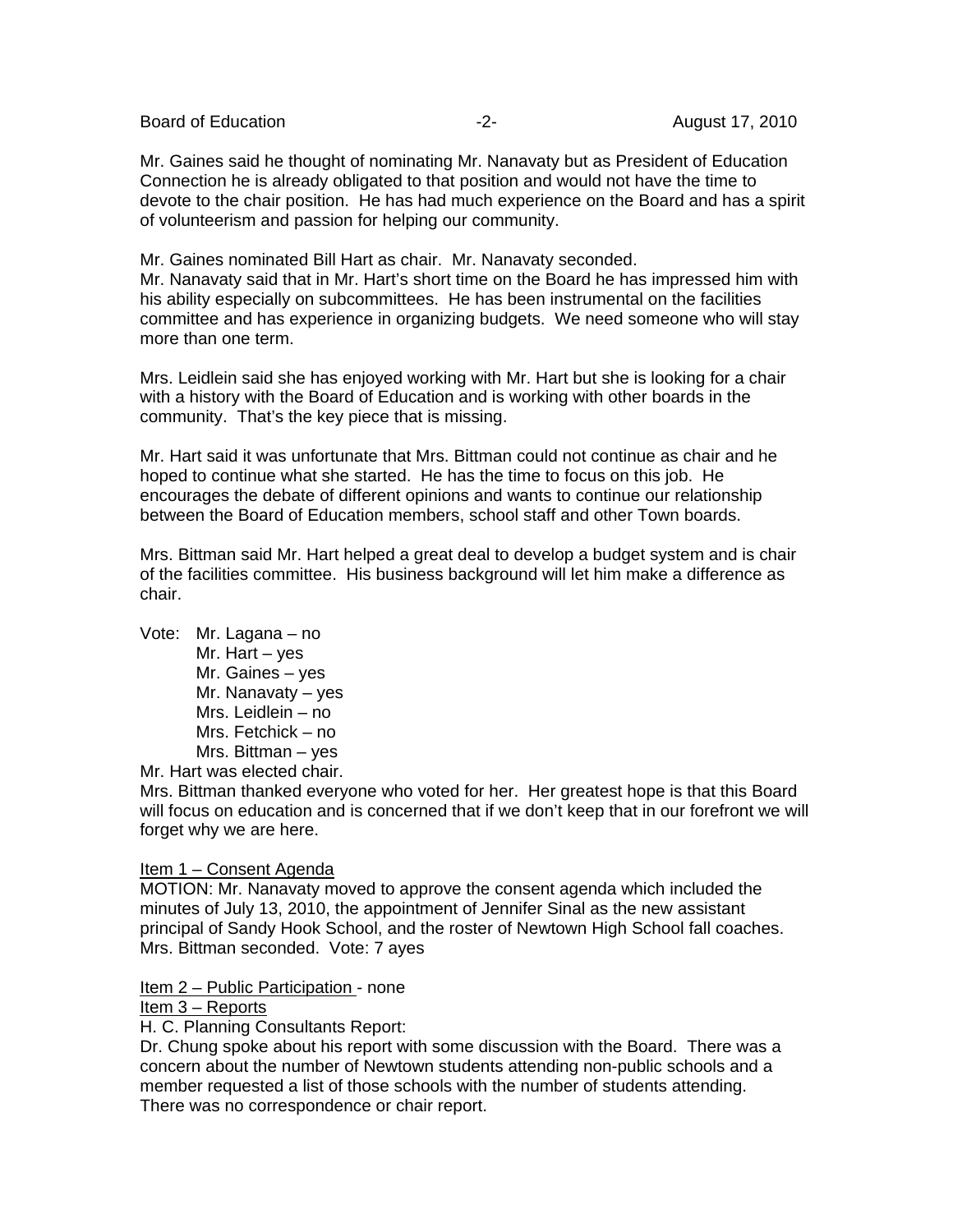Board of Education **-3-** August 17, 2010

Superintendent's Report:

Dr. Robinson introduced Dawn Hochsprung, who announced that Jennifer Sinal was appointed assistant principal of Sandy Hook School. Ms. Sinal said she has been very happy as a language arts teacher at the middle school for the last six years and appreciated being given this opportunity.

Dr. Robinson referred to the NEASC letter and believed we would meet the required deadlines as a result of introducing the Professional Learning Communities in the schools. The next status letter will be sent in December.

A representative of the Unity Project met with Dr. Robinson regarding the Kohl's Care for Kids voting contest that awards \$500,000 each to the 20 top finishing schools. We registered Newtown High School, Newtown Middle School, Reed Intermediate School, and Sandy Hook School. The community needs to go online and make five votes per school for each school.

Dr. Robinson will attend the Commissioner's Back-to-School meeting on Wednesday with the focus on common standards and the Educational Transformation Project.

Next week starts the new teacher orientation. Board members are invited to attend lunch on Monday at 11:30 a.m. in the Reed library. We are happy to report that all of our schools met AYP for the first time in a few years.

Dr. Robinson asked the Board to attend the back-to-school convocation on Monday, August 30 in the Reed School cafetorium.

Mrs. Fetchick asked for a report at the next meeting on what was planned for the staff on the Wednesday early dismissal days.

Dr. Robinson said we will have Professional Learning Community agendas and they will be devoted to writing. We will also talk about working with Education Connection for after-school care.

## Item 4 – Old Business

Newtown High School Expansion Project Update:

Mr. Dumais said the building will not be completed by September 1 and thanked Bill Knight for his decision on not opening. The paving and parking will be substantially complete by Sept 1. The stairwell to be expanded had to be gutted so authorities have been in there and they want it completed to open the school. The Fire Marshal is looking at alternatives to doing this. It should be substantially complete by the Friday before school opens. Our facilities department has been wonderful with custodians clearing areas in the building. We are looking at an October or November move.

The Board spoke about options such as waiting until winter break to move or moving things into the building piece meal. Mr. Dumais said it would be better to make the entire move overnight because there is still renovation work to be done in the main building.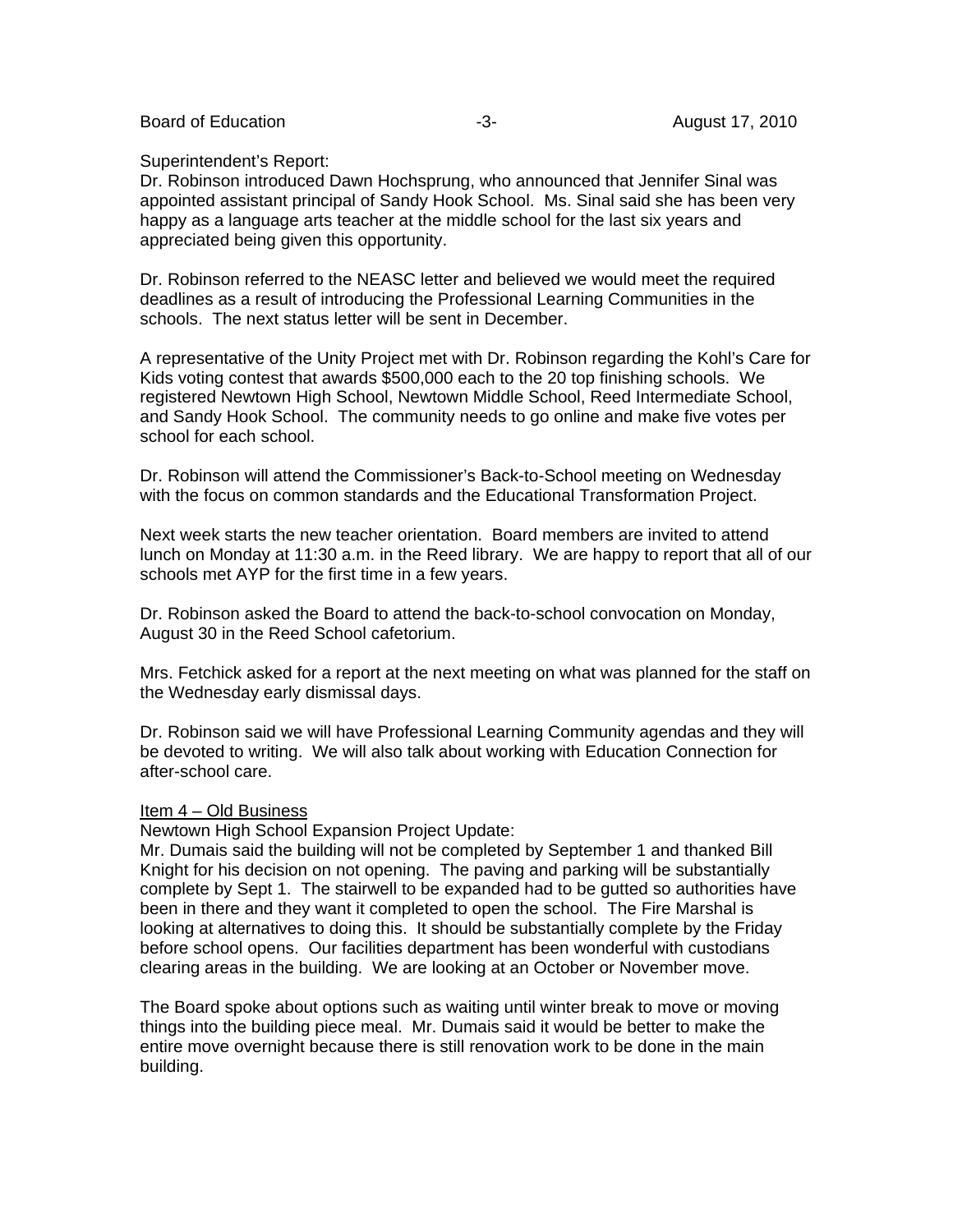Board of Education **-4-** August 17, 2010

Middle School Roof Update:

Mr. Faiella said there have been no changes. The Public Building and Site Commission will interview and pick the architect.

Mrs. Fetchick said Bob Edwards and Tom Catalina have been invited to attend the combined CIP/Facilities Committee meetings. Mr. Edwards seemed hopeful to work a schedule with a start date of April 1. They will meet with the three architects this Friday and then on the  $31<sup>st</sup>$  to make a selection. A former middle school teacher and Donna Culbert attended a meeting for information on the middle school roof and thought a letter should be sent to staff and parents to inform them on what we plan to do and the Superintendent has agreed to do so.

#### Item 5 – Old Business

CIP Discussion and Possible Action:

Mrs. Fetchick went over the CIP.

Mr. Nanavaty said we may get a more favorable price on the HVAC work for Hawley, Middle Gate and Sandy Hook if we bid for all three projects. He asked if the Board would consider amending this in the future if we get a favorable bid price.

Mrs. Fetchick said that would be left up to the business office to decide. Mrs. Raymo recommended bidding the boiler phase 1 and 2 together and phase 3 separately.

Dr. Robinson said the middle school numbers were from Fletcher Thompson. There are upgrades for the cafeteria but old estimates would have to be re-estimated. She would like the science rooms updated and some work done in the media center.

MOTION: Mrs. Bittman moved to accept the CIP dated August 13, 2010 as presented. Mr. Nanavaty seconded. Vote: 7 ayes

MOTION: Mr. Nanavaty moved to approve the year-end financial report dated June 30, 2010. Mrs. Bittman seconded.

Mr. Nanavaty asked if we purchased Enos for the high school for \$55,762. Mr. Bienkowski said the motion at the June meeting was to purchase SmartBoards for Reed and Enos for the high school.

Mr. Nanavaty asked if we returned \$100,000 to the Town and kept the rest. Mr. Bienkowski said we will return \$155,762 and will take the \$100,000 into a reserve for the Board of Education.

The Board agreed on having a report on this year's budget before work begins on next year's budget which would include each line item.

Mr. Bienkowski said that when we start to work on the 2011-2012 budget we will have all the expenditures from the previous budget. The budget in the book includes transfers made up to Dec.  $31<sup>st</sup>$ . Vote: 7 ayes

Item 3 – Reports (continued)

The Strategic Plan Update was postponed until the next meeting.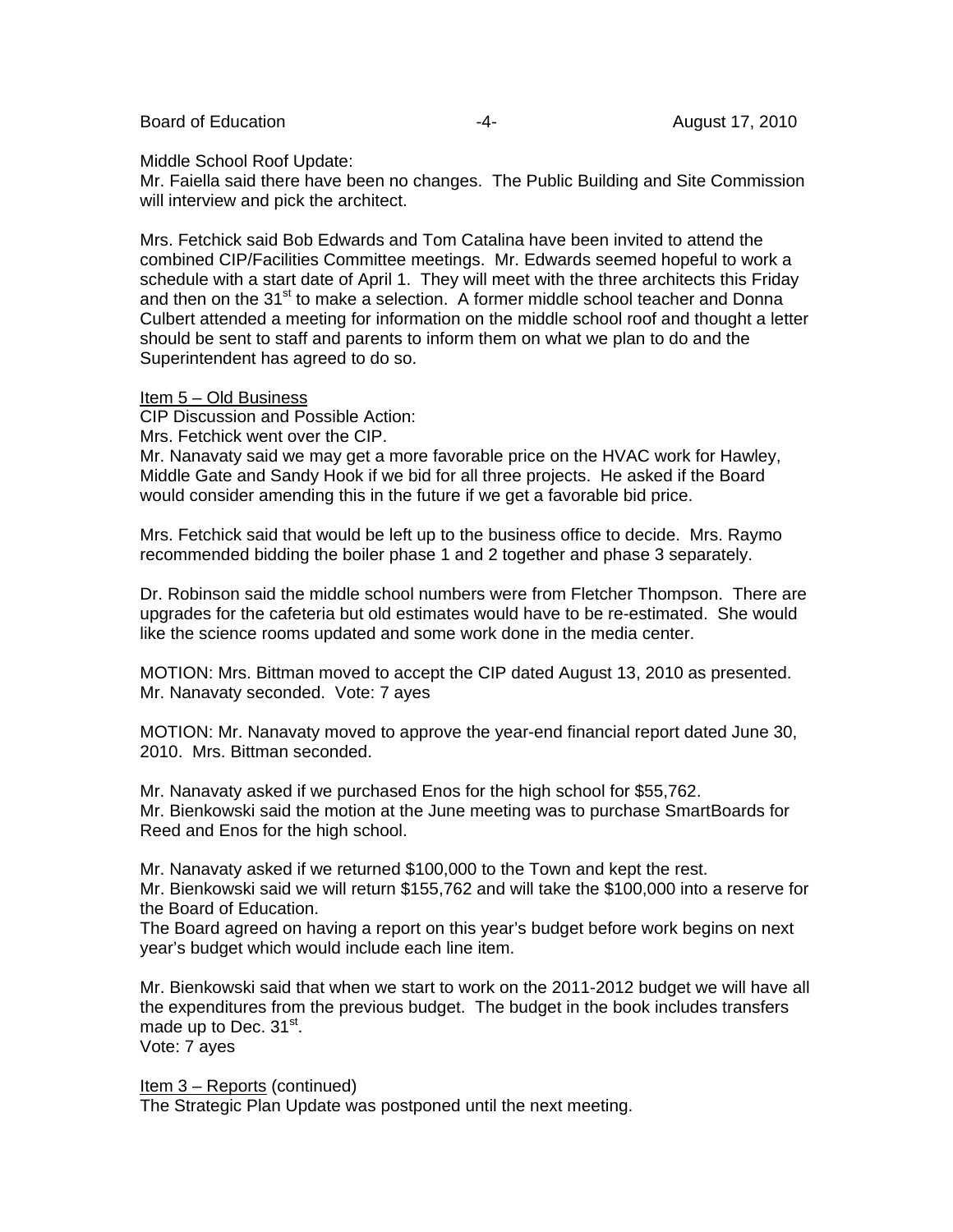Board of Education **-5-** August 17, 2010

Judy Blanchard spoke about the Character Education Committee work to identify character attributes for the school and community. Whatever we do is grounded in perseverance with good citizenship at the core. We will bring this into our curriculum and programs and then into the community.

Dr. Gejda congratulated Mrs. Blanchard who stepped in for Donna Denniston who was the chairperson. The committee also surveyed groups in the community.

#### Item 4 – Old Business (continued)

Procedure for Non-union Salaries:

Mrs. Fethick wanted this on the agenda because we did not handle these salaries the way we did in past. Currently there is no policy on non-union salary increases.

Mrs. Bittman asked Dr. Robinson for the number of people involved, the total dollar amount and how they were applied this year.

Dr. Robinson said the total amount was \$22,000. ABA tutors are in a separate category because their increase is decided on if they pass a test. A lot of districts establish comparable positions when setting salary increases. A non-union employee would get what the comparable union person would get. Other districts base it on a group. Last year we had more non-union people which included the technology department that has now joined the union. Part of what has to be looked at also is you want to retain people. They needed comparable raises. Owner/operators are getting a 3.5% increase.

Dr. Robinson said we lost two positions in central office so we looked at some employees who would be taking on more responsibility and had to be trained. The Board authorized the 3% that was in the budget. The issue is how you want to set the raises which would require human resources to establish comparable job roles.

Mrs. Bittman said she would rather see these based on merit because they are private employees.

Mr. Gaines said we should use the union target range. Merit increases should not exceed the budget amount.

Mr. Nanavaty said he takes issue that this was a change of policy because this may have not been what other boards have done. There were many times that we looked to the Superintendent to give us an idea of what was fair and took that recommendation. He has no problem with the Superintendent setting the increases. Basing it on cost of living or union increases is appropriate. We should not substitute our judgment for hers. The position this Board took is appropriate for this budget year and should be our policy from this point on.

Mrs. Fetchick said the Board never took a vote so did not take a position. The Board should be responsible for decisions.

Mrs. Bittman did not understand why we should take a vote on a \$22,000 line item.

Mr. Hart said we voted to approve the total budget and this was one of the line items. In business he was handed a criteria during budget time and divided it up on merit. Maybe we should say the non-union payroll should be a certain amount and give the choice to the Superintendent.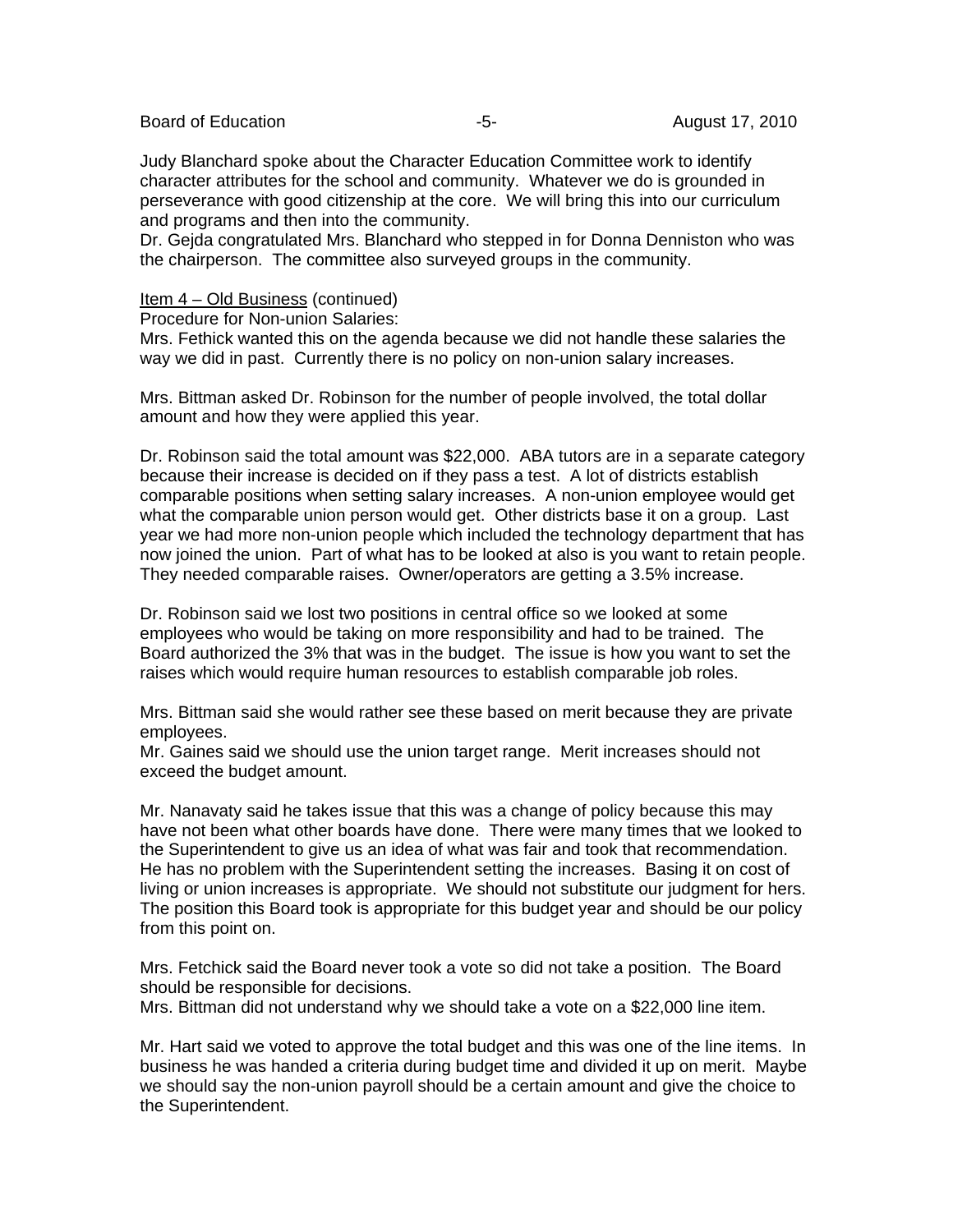Board of Education **-6-** August 17, 2010

Mrs. Fetchick said non-union personnel contribute less to insurance than the union people.

Mr. Bienkowski said their contribution is 12.5%. There are a lot of things the unions get that the non-union employees don't get such as additional bereavement days and personal days.

Mr. Nanavaty said Town employees complain about what education employees get when they only spend 7% for insurance. We have non-union people who do their job like union people and continue doing their job without the same benefits. The Superintendent should decide their compensation. Tech and other individuals have unionized to be certain of their benefits. He'd like to see us move away from the number of unions we negotiate with.

MOTION: Mr. Gaines moved that future salary decisions for non-union employees be left to the discretion of the Superintendent based upon merit but capped by a total amount for this group not to exceed the total amount for equivalent Newtown School District union positions or the budget line item for these non-union personnel. Mr. Nanavaty seconded.

Mrs. Fetchick moved to table Mr. Gaines' motion in order to do more research. Mrs. Leidlein seconded. Vote: 7 ayes

Item 5 – New Business (continued)

First Reading of Series 9000 Board Bylaws Policies:

Mrs. Fetchick asked the Board to go through the bylaws and email her with any questions or objections.

Mr. Nanavaty questioned what was necessary to have in the Board minutes. Other groups summarize and include a listing of votes which is what we should have in our minutes. He referred to Robert's Rules which gives guidelines for meeting minutes.

Discussion and Possible Action on Use of Hawley School for Award Ceremony for Presiding State Official:

Mrs. Bittman said Mrs. Fetchick brought up this concern because this is an election year and Rep. Lyddy was receiving an award from ConnCAN in Hawley School.

Mrs. Fetchick said schools should stay out of anything political. Dr. Robinson said she didn't know if they had found another venue. Kathy June spoke to Rep. Lyddy about the concern and possibly finding another location.

Mr. Gaines asked if there was any mention of reimbursement from ConnCAN if fees were involved.

Dr. Robinson said we only charge fees if we don't have custodial staff in the building but this ceremony is at 9:30 a.m. so that isn't a concern.

Mr. Gaines doesn't understand the issue. There is no endorsement by the Board of Education that he receives this award. It is a venue to receive an educational award.